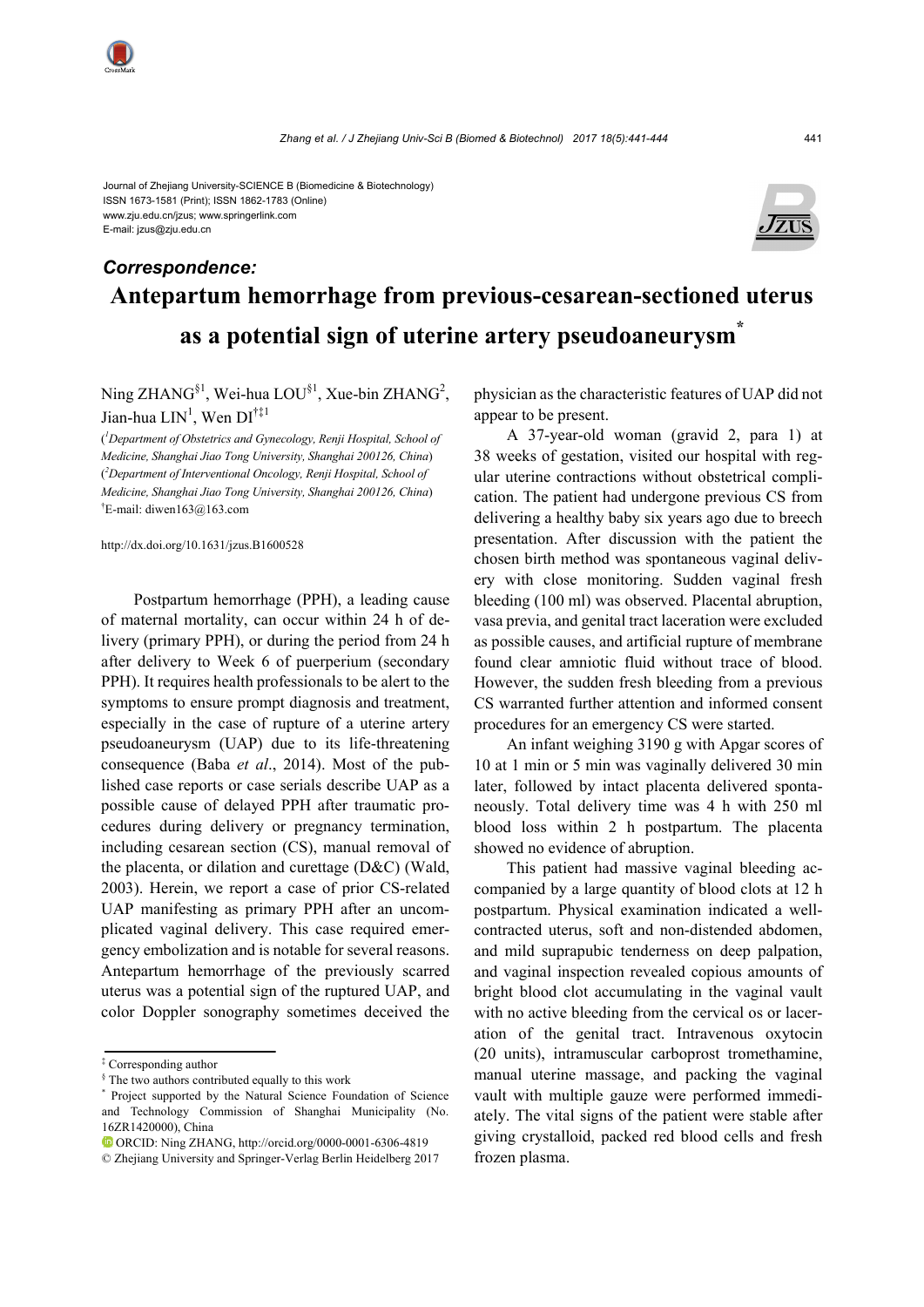However, the bleeding was persistent with total blood loss of 1800 ml within 40 min. A CS incisionrelated vascular problem was considered and could not be excluded with the assistance of color Doppler sonography. An interventional radiologist was called urgently for a pelvic digital subtraction angiography, revealing a large saccular aneurysm of the left uterine artery (Figs. 1a and 1b). Active bleeding was confirmed using contrast extravasated from the left uterine artery and dispersed into the cervical segment (Fig. 1b). Complete occlusion of the vessel was achieved following embolization with a regular size (Fig. 1c), and then a large size, gelatin sponge (Fig. 1d). The angiogram of the right uterine artery demonstrated an engorged and tortuous uterine artery (Fig. 1e), and a gelatin sponge was applied (Fig. 1f). This patient recovered smoothly, and was discharged on Day 4 postpartum. Specifically, a size 6-Fr Cobra catheter was inserted followed by 3–5 ml of contrast injection, and an absorbable gelatin sponge of 1 mm×1 mm× 1 mm was used rather than a permanent embolization agent such as metallic coils or a glue suitable for greater vessels.

UAP has been considered a rare disorder. It is believed that pseudoaneurysm formation is due to a local traumatic procedure leading to vascular injury (Wald, 2003). Surgical or interventional procedures, such as CS or D&C, were considered the culprit in almost all reported cases of UAP manifesting as secondary PPH.

Controversial reports demonstrate that UAP also occurs after non-traumatic vaginal delivery (McGonegle *et al*., 2006). Since McGonegle *et al*. (2006) reported for the first time that UAP had occurred after uncomplicated spontaneous vaginal delivery in a patient without previous surgery, other



**Fig. 1 Digital subtraction pelvis angiography and embolization of uterine artery pseudoaneurysm** 

(a) Digital subtraction angiogram of left uterine artery angiography demonstrates a pseudoaneurysm of the left uterine artery at the proximal portion (arrowhead). (b) Selective left uterine artery angiography shows an active extravasation (arrow) of contrast material into the uterine cavity and cervical segment, indicating active bleeding. (c) A selective left uterine artery angiogram obtained after the first embolization session demonstrates incomplete occlusion of target artery and continuous yet decreased extravasation (arrow) of contrast materials. (d) A selective left uterine artery angiogram obtained after enhanced embolization confirmed no further extravasation and complete exclusion of the left uterine artery. (e) A selective right uterine artery angiogram demonstrates an engorged and tortuous uterine artery (arrow), but pseudoaneurysm and extravasation were not identified. (f) A selective left uterine artery angiogram obtained after regular embolization shows decreased blood supply of the branch of left uterine artery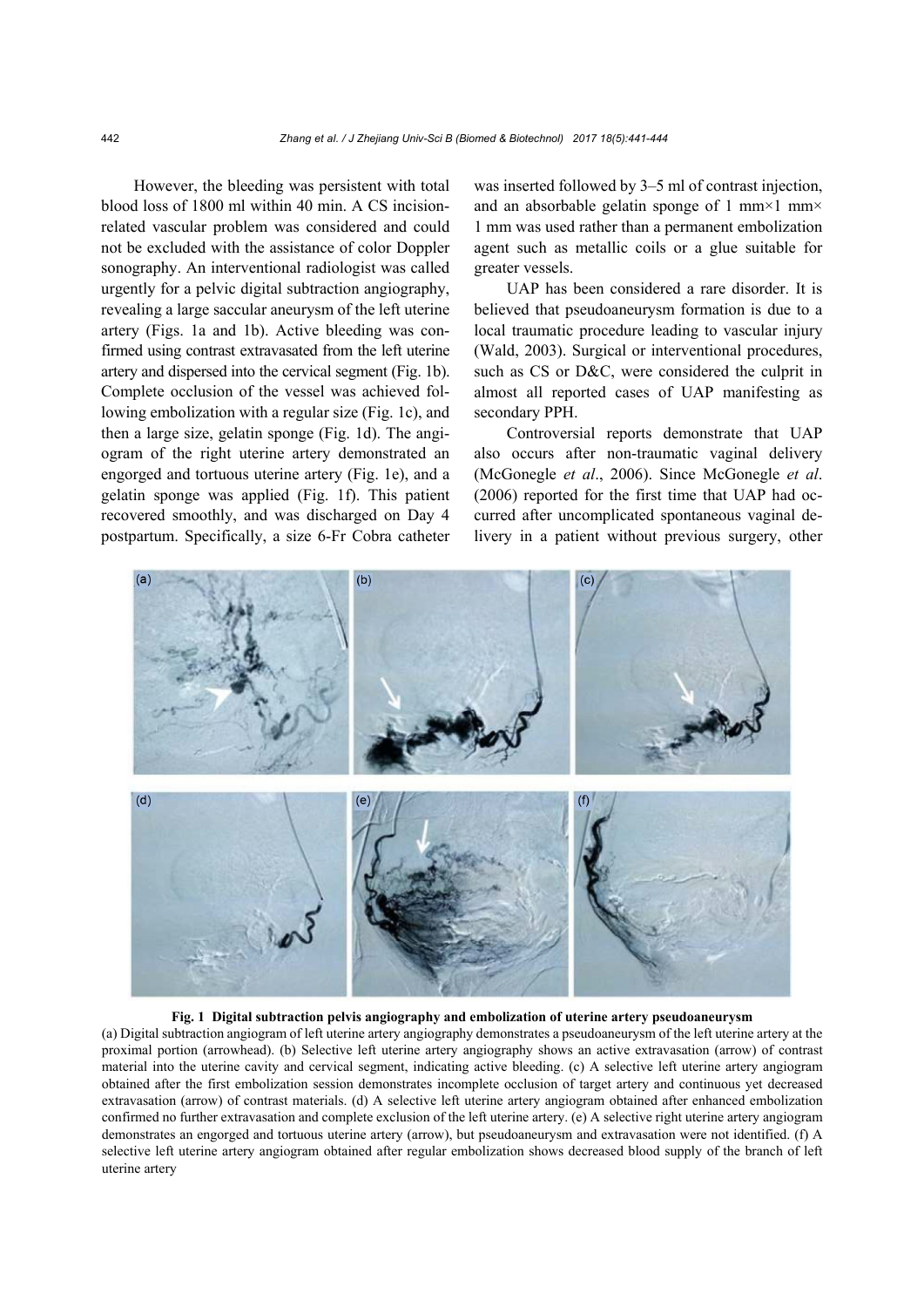clinicians have subsequently reported similar scenarios (Baba *et al*., 2016). There is so far a total of 18 reported cases of UAP rupture after non-traumatic delivery/pregnancy termination (including our patient) in the literature, identified by a thorough PubMed literature search. Six (33.3%) of these were cases of primary PPH and 12 (66.7%) were secondary. The average interval between the preceding delivery/ pregnancy and hemorrhage was 28 d.

The mechanism of UAP formation after nontraumatic procedure is still largely unknown due to the diversity of its clinical features. Underlying vascular abnormality, strong shear or acute stretching of the artery due to precipitous delivery, and infectionrelated damage to the adjacent artery wall have all been proposed as the potential mechanisms (Matsubara *et al*., 2014a). Retrospectively, there were several risk factors for UAP formation in our case including the prior CS, a relatively precipitous labor, and minor laceration of the cervix. Especially, it should be noted that antepartum hemorrhage was probably an early sign of the UAP rupture, and the precipitous labor followed by contraction of the uterus temporarily occluded the ruptured UAP, avoiding instant massive postpartum bleeding.

Prompt diagnosis is the key factor in dealing with the rupture of a UAP as this life-threatening emergency can lead to a devastating outcome in a very short space of time. Angiography and ultrasonography are non-invasive and clinically useful modalities for achieving a definitive diagnosis. However, under-diagnosis with bedside color Doppler sonography has been rarely reported (McGonegle *et al*., 2006; Gondo *et al*., 2014; Matsubara *et al*., 2014b; 2016). To our knowledge, there is no published figure for sonographic sensitivity in relation to UAP. The failure of color Doppler sonography to diagnose UAP in our case could be explained by the sensitivity of the sonography. Additionally, emergency transcatheter arterial embolization of the uterine arteries is a well-established technique (Soyer *et al*., 2008; 2015; Dohan *et al*., 2013) once rupture of UAP is highly suspected or diagnosed via the color Doppler sonography or computed tomography (CT) imaging. In our case, although the color Doppler did not confirm UAP, the risk factors involved in this patient as well as the intractable primary PPH unresponsive to conservative treatment still rendered the ruptured UAP in the priority list of differential diagnosis, and thus emergent digital subtraction angiography (DSA) was performed identifying the cause, and corresponding treatment with embolization was followed successfully.

In conclusion, our report further raises clinician awareness about the occurrence of ruptured UAP in the following ways. Firstly, UAP can occur even during an uncomplicated vaginal delivery, and may not necessarily be linked with "traumatic procedureassociated consequence". Secondly, antepartum hemorrhage of a previously scarred uterus may be a potential sign of ruptured UAP (Cornette *et al*., 2014), and further imaging tests are strongly recommended in suspected cases before the patient is discharged. Thirdly, urgent pelvic angiography may be essential in highly suspected UAP patients even if there is no conclusive evidence from color Doppler sonography due to its limitations with both sensitivity and/or experience.

### **Acknowledgements**

We acknowledge the expert advice from radiologists (Dr. Xue-bin ZHANG and Dr. Fang-sun LIU) from Renji Hospital Shanghai Jiao Tong University School of Medicine, Shanghai, China.

#### **Compliance with ethics guidelines**

Ning ZHANG, Wei-hua LOU, Xue-bin ZHANG, Jian-hua LIN, and Wen DI declare that they have no conflict of interest.

All procedures followed were in accordance with the ethical standards of the responsible committee on human experimentation (institutional and national) and with the Helsinki Declaration of 1975, as revised in 2008 (5). Informed consent was obtained from the patient for being included in the study. Additional informed consent was obtained from the patient for which identifying information is included in this article.

#### **References**

- Baba, Y., Matsubara, S., Kuwata, T., *et al*., 2014. Uterine artery pseudoaneurysm: not a rare condition occurring after non-traumatic delivery or non-traumatic abortion. *Arch. Gynecol. Obstet*., **290**(3):435-440. http://dx.doi.org/10.1007/s00404-014-3226-4
- Baba, Y., Takahashi, H., Ohkuchi, A., *et al.*, 2016. Uterine artery pseudoaneurysm: its occurrence after non-traumatic events, and possibility of "without embolization" strategy. *Eur. J. Obstet. Gynecol. Reprod. Biol*., **205**:72-78.

http://dx.doi.org/10.1016/j.ejogrb.2016.08.005

Cornette, J., van der Wilk, E., Janssen, N.M., *et al*., 2014. Uterine artery pseudoaneurysm requiring embolization